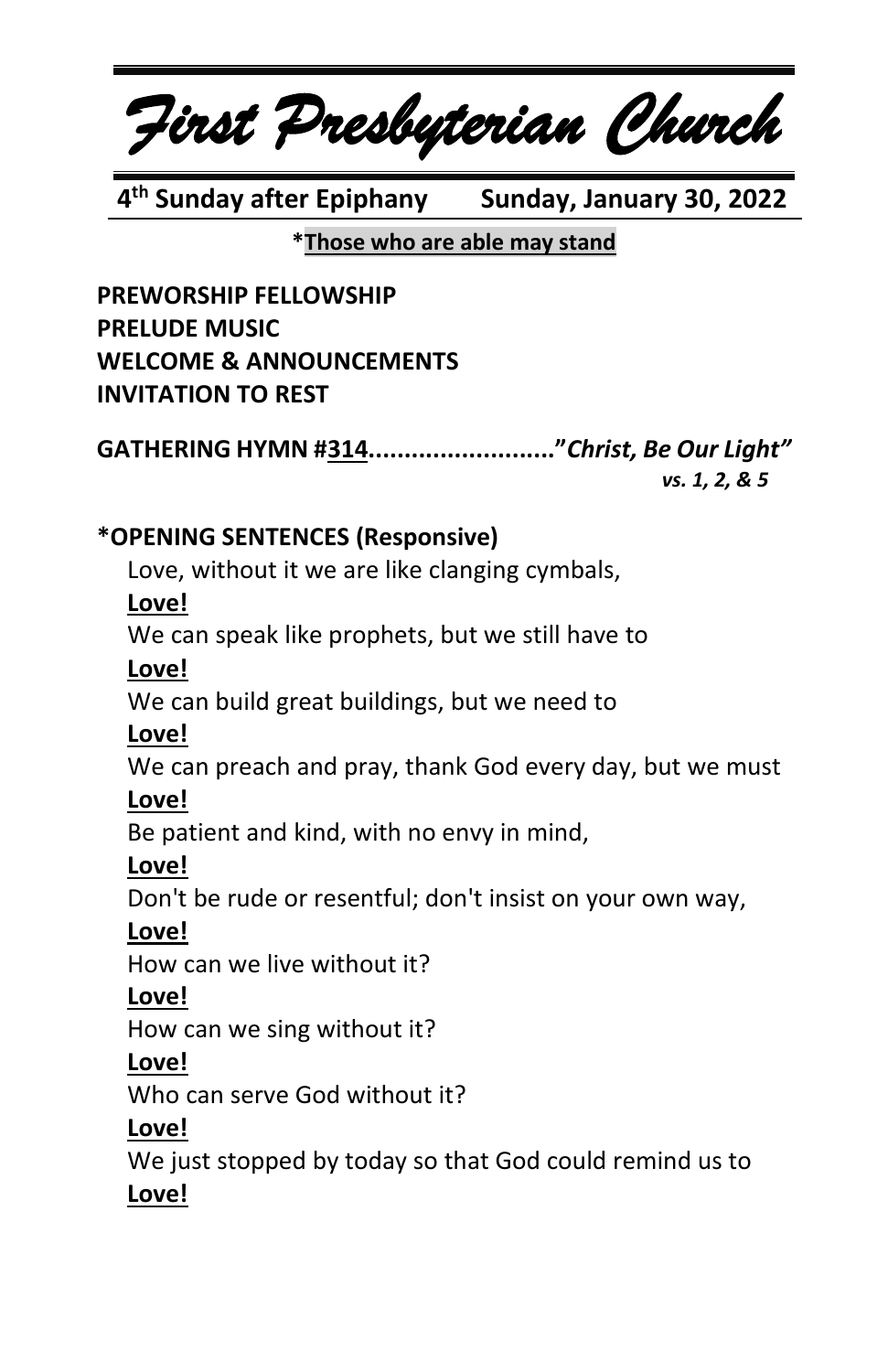#### **KYRIE**

*(Please join us in the "Kyrie", an ancient song that mirrors the words people used to cry out to Jesus for healing in the scriptures. In Greek they mean, "Lord, have mercy". The church has sung these words for thousands of years as prayer and to prepare our hearts for confession.)*

*Kyrie Eleison (Lord have mercy) Kyrie Eleison Christe Eleison (Christ have mercy) Christe Eleison Kyrie Eleison (Lord have mercy) Kyrie Eleison*

#### **CONFESSION OF NEED (Unison)**

**God of grace, Teach me how to love. God of love, Teach us how to build your beloved community. God of community, reform us anew into your church.**

# **Because I fear we have forgotten how to do it all in a world that only understands transaction and consumption.**

#### **KYRIE**

*Kyrie Eleison (Lord have mercy) Kyrie Eleison Christe Eleison (Christ have mercy) Christe Eleison Kyrie Eleison (Lord have mercy) Kyrie Eleison*

### **SILENCE FOR CONFESSION AND RESTING IN GOD'S GRACE**

#### **DECLARATION OF GRACE (Responsive)**

God said to the apostle Paul,

**"**My grace is sufficient for You".

This is not a command, but a Promise.

You have all the grace you need. You can trust in it, like a ship on the tide.

# **Thanks be to God**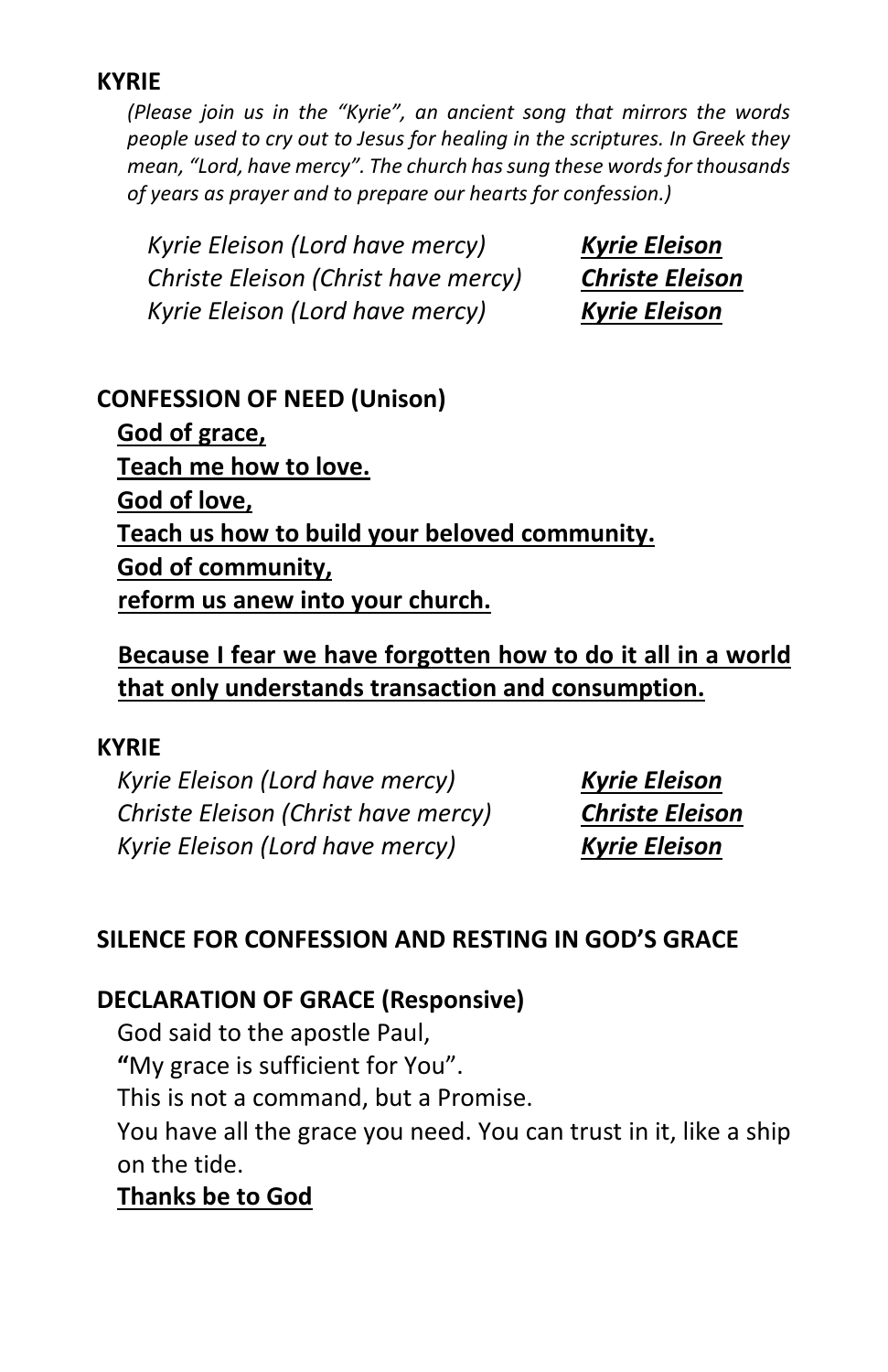**\*RESPONSE HYMN #627***................................"I Love You, Lord"*

# **\*SHARING THE PEACE OF CHRIST**

The Peace of Christ be with you! **And Also, with you!** Let us share a sign of God's peace with one another.



# **PRAYER FOR ILLUMINATION (Unison)**

**Holy Spirit, help us hear your voice beyond our inability to hear and understand your word beyond any speaker's ability to explain. Through your word, speak to our hearts even if our heads are not ready to listen. Amen.**

#### **SCRIPTURE**

**FIRST READING .................................... Psalm 71:1-6 (pg 588)** *Leader: The Word of the Lord.* **People: Thanks be to God!**

**SECOND READING....................1 Corinthians 13:1-13 (pg 183)** *Leader: The Word of the Lord.* **People: Praise to You, O Christ**

**SERMON** *Love* **Rev. Michael Ozaki**

**SILENCE FOR REFLECTION**

**\*HYMN OF THE DAY #693......................***"Though I May Speak"*

**PRAYERS OF THE PEOPLE** Lord in your Mercy. **Hear our Prayer.**

**THE LORD'S PRAYER (forgive us our "sins")**

### **\*BLESSING AND CHARGE (Responsive)**

Beloved children of God receive the gift of the Holy Spirit, the grace of Jesus Christ, and the blessing of the Lord forever. **Alleluia! Amen.**

**\*CLOSING HYMN #726............."***Will You Come and Follow Me" vs. 1,2,4, & 5*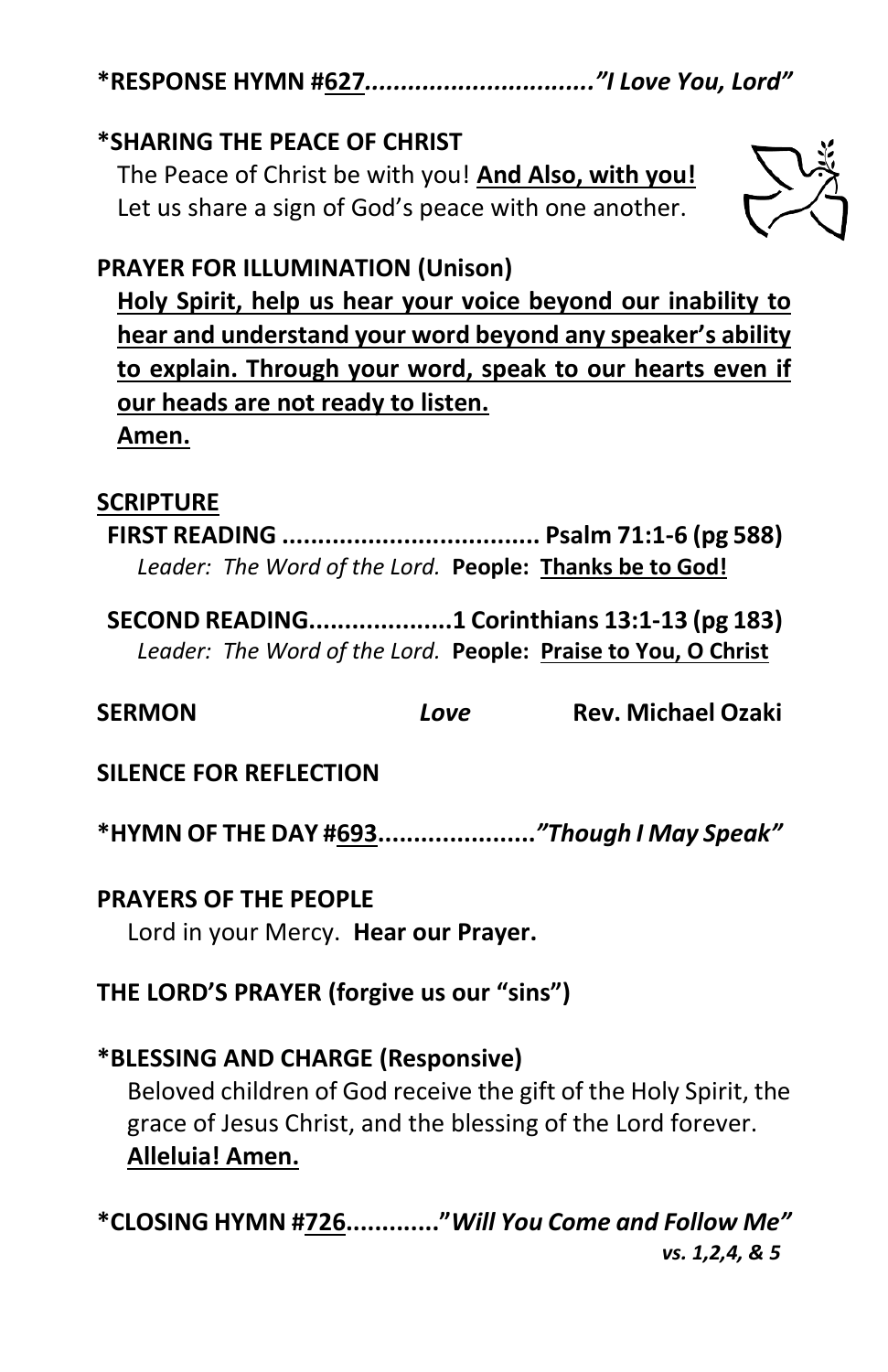# **\*DISMISSAL (Responsive)**

Go in peace to love and serve the Lord. **Thanks be to God. Amen.**

*\_\_\_\_\_\_\_\_\_\_\_\_\_\_\_\_\_\_\_\_\_\_\_\_\_\_\_\_\_\_\_\_\_\_\_\_\_\_\_\_\_*

**\*POSTLUDE**

*Please continue to be in prayer for:*

Kaylee Acevedo & Family JoAnn Westburg Alex Gullingsrud & Family Brent Blake Scott Brolsma<br>
Randy Beattie Duane & Betty Finkenbinder Richard Gould

# Dates to Remember

*Sunday, February 13th – "Souper Bowl of Caring" Offering*

*Sunday, March 20th – Annual Meeting*